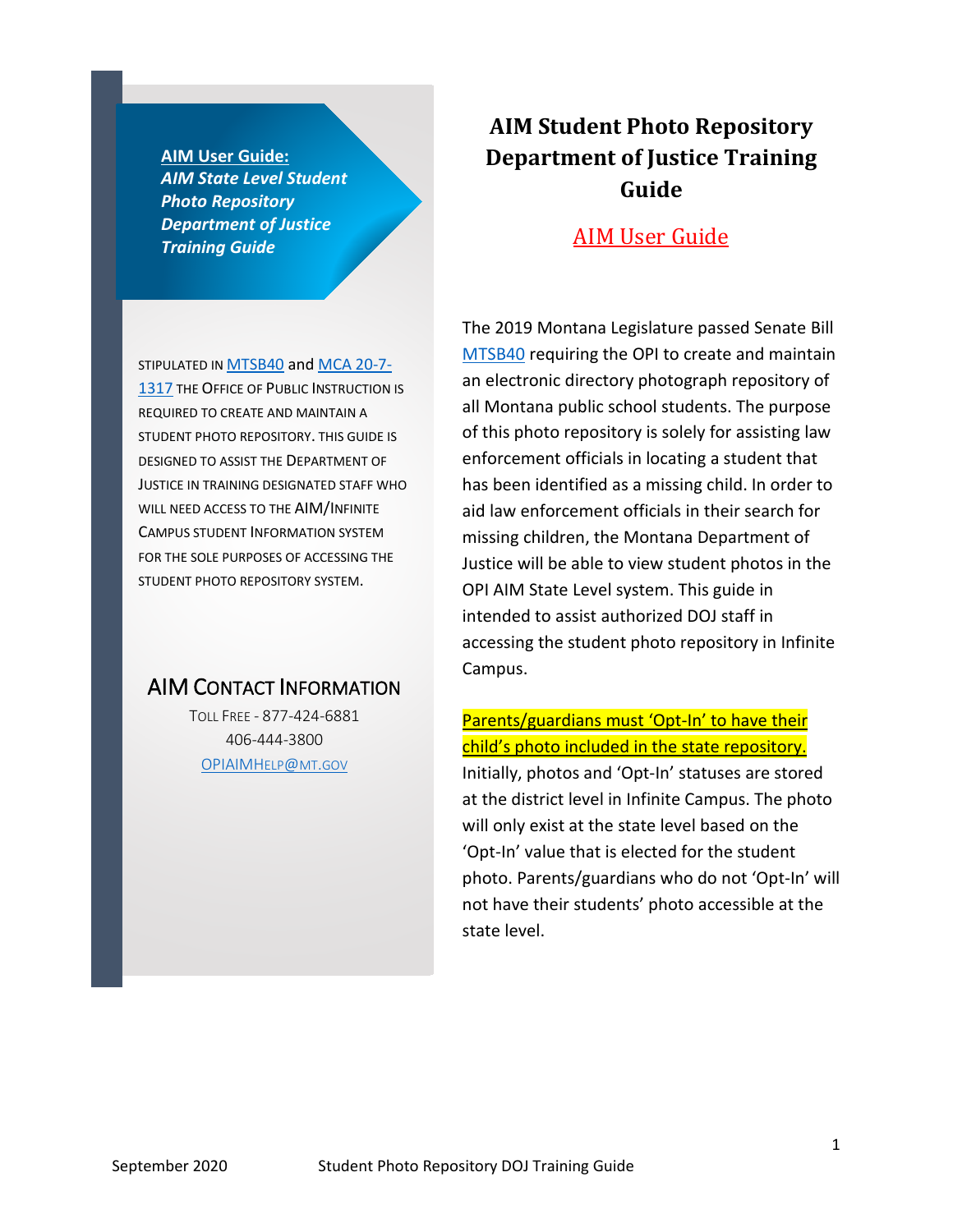## Table of Contents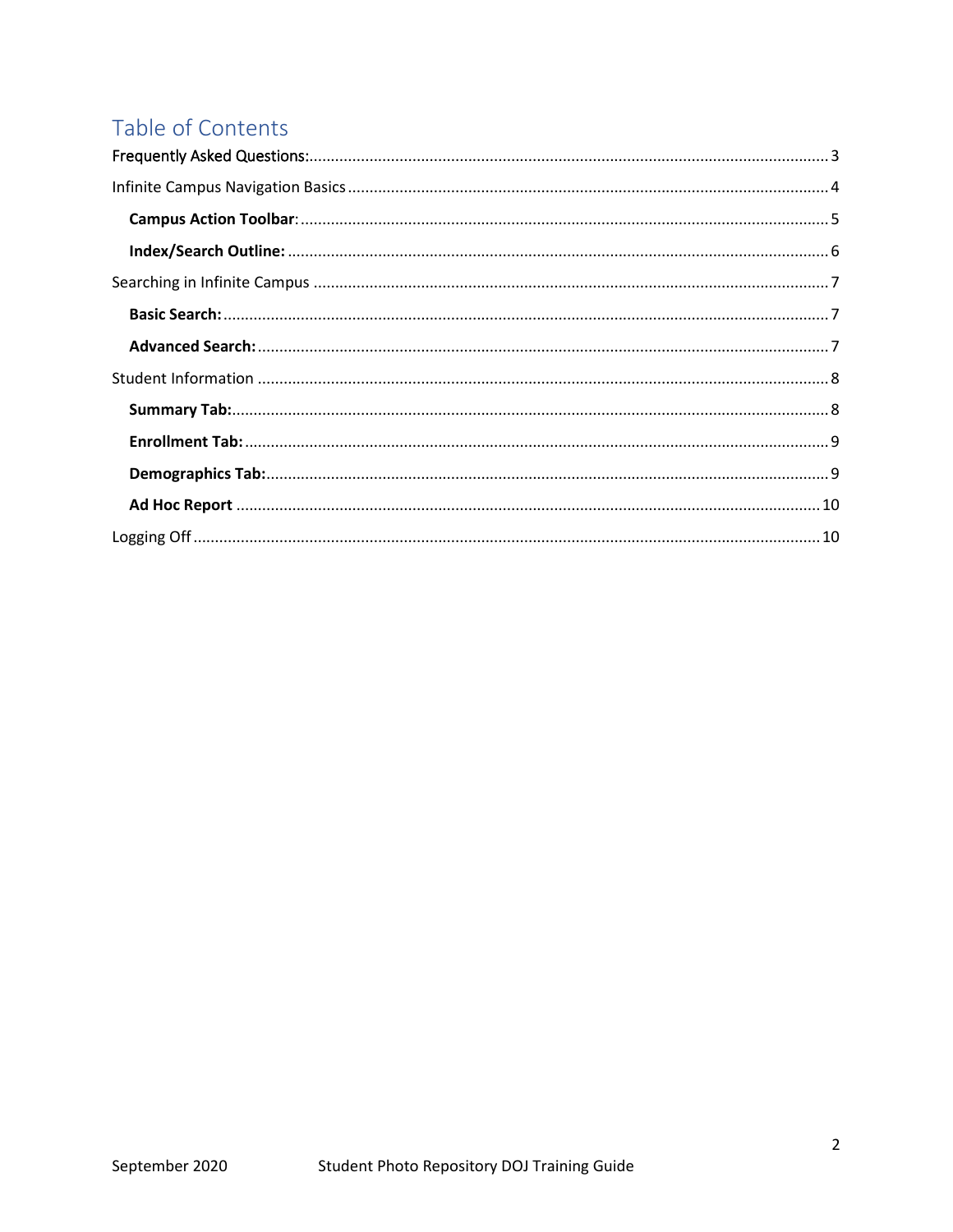### <span id="page-2-0"></span>Frequently Asked Questions:

**THE FOLLOWING QUESTIONS MAY ARISE REGARDING THE STUDENT PHOTO REPOSITORY WHEN WORKING WITH PARENTS/GUARDIANS/SCHOOLS/ AND OTHER DOJ STAFF.**

- **1. What is the electronic photo repository?** The electronic photo repository stores Montana students' photos at the state level. The purpose is exclusively for assisting law enforcement in locating missing school-age children. The photos will be stored in Infinite Campus, the state student information system. The photos will typically be the 'school picture' that most schools take annually.
- **2. Who should be contacted if DOJ staff have questions regarding a specific student?**  DOJ staff should contact the school or district where the student is currently enrolled or previously enrolled to find out information about the student. The OPI cannot assist with providing additional student information. The OPI has a [school](https://apps.opi.mt.gov/SchoolDirectory/)  [directory](https://apps.opi.mt.gov/SchoolDirectory/) available on their [website.](http://opi.mt.gov/SchoolDirectory)
- **3. Who should be contacted if DOJ staff have questions or issues with navigating or logging into the Infinite Campus system?** DOJ staff should contact the OPI AIM unit help desk with questions or issues relating to the functionality of Infinite Campus. Call 1-877-424-6681 (toll free) or 406-444-3800. Email: opiaimhelp@mt.gov
- **4. How does a child's photograph get included in the photo repository?** Most schools will obtain consent to 'Opt-In' during the enrollment/beginning of school process, however photos can be added at any time upon request by a parent or guardian. Only photos of students whose parent/guardians have opted-in to the repository will be available in the state repository.
- **5. How does a child's photograph get removed from the photo repository?** A parent can 'Opt-Out' at any time by contacting the school of enrollment to find out the procedure. Photos are automatically removed if the original photo date is over two years old. To ensure the student photo remains in the repository, it is important to update it *at least* every two years.
- **6. What happens if a student relocates to a different district?** Each district should record the value of the 'Opt-In' value provided by the parent/guardian. If a student moves to a new district within Montana, the parents/guardians may be asked to provide the 'Opt-In' choice upon registering the student in the new district.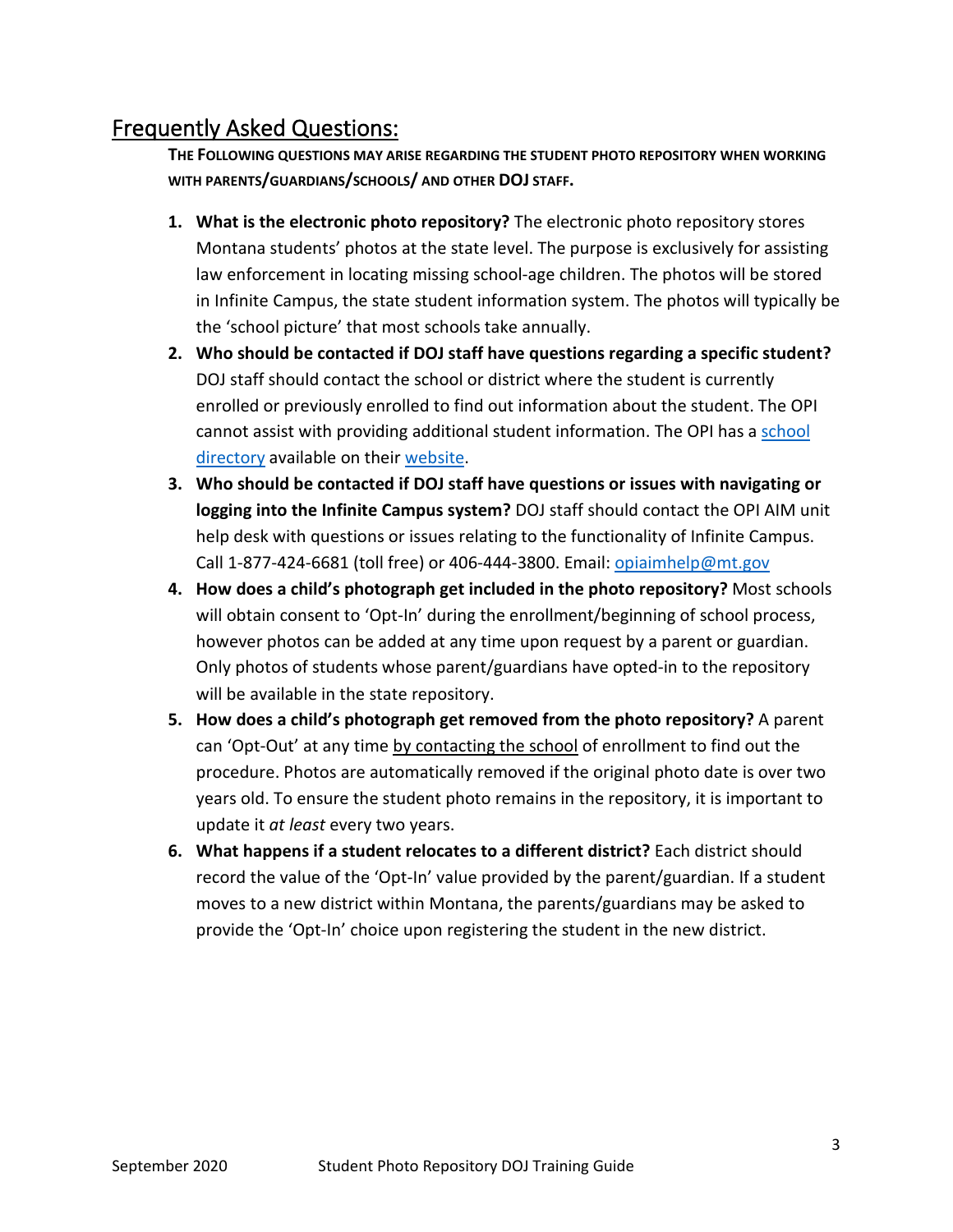# <span id="page-3-0"></span>**Infinite Campus Navigation Basics**

Infinite Campus is a web-based Student Information System (SIS). District users of Infinite Campus store important student data such as student demographics, enrollments, program participation, assessment data, as well as special education and IEP data, which is synced to the State Edition of Infinite Campus. A secure **username** and **password** are required to log-in and use the system. The username and password are supplied and maintained by the OPI AIM staff and should be assigned to you only; *do not share signin information between users.*

#### **To access Infinite Campus:**

- **1.** Open a web browser (Internet Explorer has some compatibility issues. Chrome, Edge, and Firefox are friendly browsers.)
- **2.** Enter the Infinite Campus State Edition URL. (If this is bookmarked it will need to be updated periodically.)
- **3.** Enter your **username** and **password.**

Once you are logged in, the screen area in the Infinite Campus application is divided into three parts: the **Campus Action Toolbar**, **Index/Search Outline**, and **Main Workspace**.

|                      | <b>State Edition</b>                                                                    |
|----------------------|-----------------------------------------------------------------------------------------|
| Username<br>Password | Version: Campus.2012.9<br>Montana AIM                                                   |
| Log In               |                                                                                         |
| Help                 |                                                                                         |
|                      | <b>Notice</b><br>Trouble logging in? Call the OPI AIM Help Desk: 1-877-424-6681, email: |

| Infinite $\mathbb{C}$<br><b>State Edition</b><br>Campus             | <b>Campus Action Toolbar</b>                                                                             |
|---------------------------------------------------------------------|----------------------------------------------------------------------------------------------------------|
| District   All Districts<br>Year 18-19                              | School All Schools<br>$\checkmark$<br>$\checkmark$                                                       |
| Index<br>Search                                                     | <b>Statewide Announcements</b><br>[10/13/2018]                                                           |
| Search Campus Tools<br><b>Index/Search</b>                          | LINK TO AIM HELP AT OPI.MT.GOV<br><b>Main Workspace</b><br><b>Process Alerts</b>                         |
| <b>Student Information</b><br>$\triangleright$ Census<br>▶ Behavior | Display   All Processes<br>Find Messages<br>Date Range<br>to<br>$\checkmark$<br>Delete Selected Messages |
| ▶ Attendance                                                        | ŧΠ<br><b>Process</b><br><b>Name</b>                                                                      |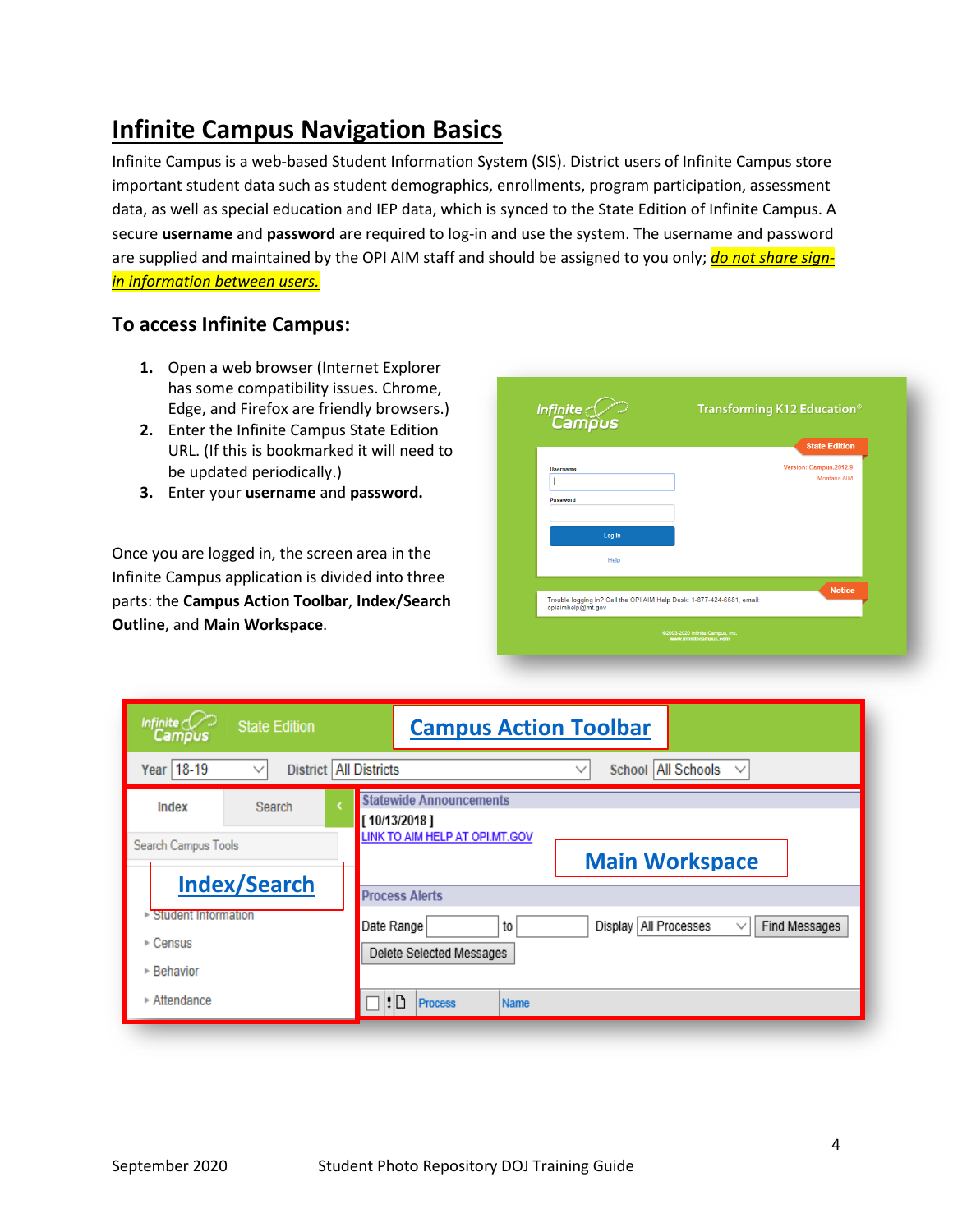### <span id="page-4-0"></span>**Campus Action Toolbar**:

The Campus Action Toolbar is located at the top of the Infinite Campus screen, and it is where you will find the fields for the **Year, District,** and **School**. The tools on the far-right end of the toolbar provide quick access to hide or see the fields for Year, District, and School. If these three fields are not visible when you sign in, click on the small gray box on the far right with the  $\wedge$  symbol to drop open those fields.

| Contacts - frmSISSystemLevelCor X   C Infinite Campus<br>$x +$<br>C.<br>mtsecloud.infinitecampus.org/campus/main.xsl                                                                                                                                                                                                                                                                                       |                                                                                                                                                                                                                                                                                                                                                                                                                                                                                                                                                                                                                                                                    |
|------------------------------------------------------------------------------------------------------------------------------------------------------------------------------------------------------------------------------------------------------------------------------------------------------------------------------------------------------------------------------------------------------------|--------------------------------------------------------------------------------------------------------------------------------------------------------------------------------------------------------------------------------------------------------------------------------------------------------------------------------------------------------------------------------------------------------------------------------------------------------------------------------------------------------------------------------------------------------------------------------------------------------------------------------------------------------------------|
| $r$ 19-20<br>District All Districts<br>School All Schools<br>$\overline{\phantom{a}}$<br>Statewide Announcements<br>Index<br>. [0278/Rutu]<br>NOTICE 2N9-20 Spring CTE Concentrators collection process will be different for ALL Districts this year. An email was sent from OPI with an updated Spring CTE User Guide and a new Perkins Career Pathways Temp<br><b>Search Campus Tool</b><br>Gerrad Robi |                                                                                                                                                                                                                                                                                                                                                                                                                                                                                                                                                                                                                                                                    |
|                                                                                                                                                                                                                                                                                                                                                                                                            | 더 Log Off                                                                                                                                                                                                                                                                                                                                                                                                                                                                                                                                                                                                                                                          |
| C<br>■ mtsecloud.infinitecampus.org/campus/main.xsl<br>nfinite<br>Campus<br><b>State Edition</b><br>District   All Districts<br>Year 19-20<br>School   All Schools<br>۷.<br><b>Statewide Announcements</b><br>Index<br>Search<br>[02/26/2020]                                                                                                                                                              | $\pmb{\mathbf{v}}$                                                                                                                                                                                                                                                                                                                                                                                                                                                                                                                                                                                                                                                 |
| By selecting the drop-down menu for the District field, you<br>can choose to either search within All Districts or a specific<br>district. Choosing a specific district will shorten the time it<br>takes for a search to be performed. It will also yield fewer<br>results for those with commonly used names. (i.e. Smith).                                                                              | District   All Districts<br>۷.<br><b>All Districts</b><br>earch<br>Absarokee Public Schools (0919)<br>ADLC Head Start (6269)<br>Alberton K-12 Schools (0687)<br>Alder-Upper Ruby Elem (0653)<br>Alzada Elementary (0277)<br>Amsterdam Elementary (0522)<br>Anaconda Public Schools (0401)<br>Anderson Elementary (0514)<br>Arlee Public Schools (0601)<br>Arrowhead Elementary (1047)<br>Ashland Elementary (0872)<br>Auchard Creek Elementary (0621)<br>Augusta Public Schools (0625)<br>Avon Elementary (0813)<br>Ayers Elementary (1050)<br>Bainville K-12 Schools (0862)<br>Baker K-12 Schools (0407)<br>Basin Elementary (0586)<br>Bear Paw Flementary (0237) |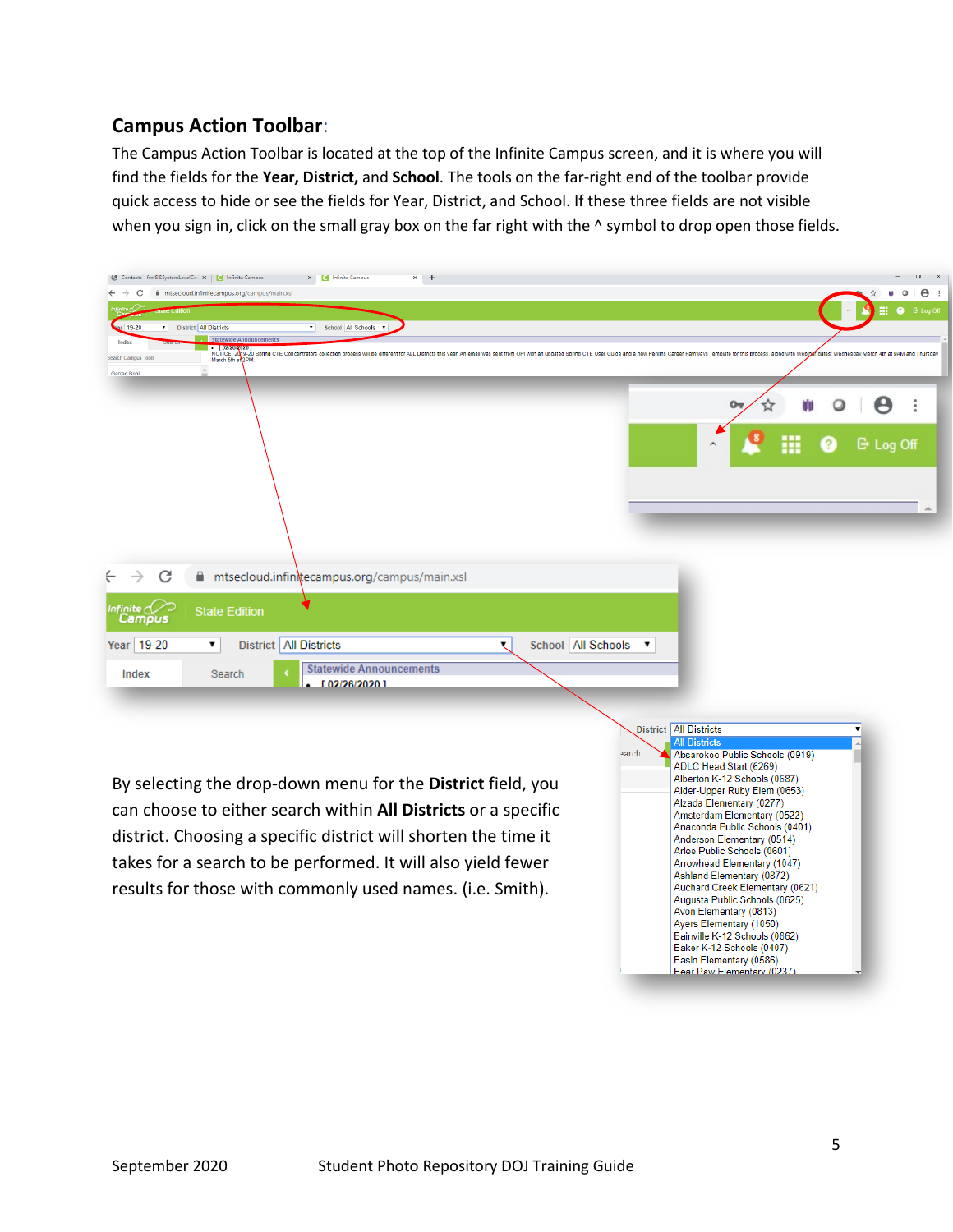#### <span id="page-5-0"></span>**Index/Search Outline:**

The Outline on the left side of the screen is composed of two tabs: **Index** and **Search**.

The **Index** tab is divided into modules. Modules are groups of similar tools. The **Student Information** module, pictured right, contains tools that help find information about students. To select a tool, click on the tool name. Also, by selecting **Student Information** and then **General**, you are able to view the **Summary tab** for a student which will contain **Name, Gender, Race/Ethnicity, Birthdate, Student Number (local ID number), State ID, and a photo if the photo has been uploaded and made accessible at the state level.**

| Index                       | Search                  |  |
|-----------------------------|-------------------------|--|
| <b>System Administrator</b> |                         |  |
| ▼ Student Information       |                         |  |
| General                     |                         |  |
|                             | ▶ Program Participation |  |
| ▶ Health                    |                         |  |
| Medicaid                    |                         |  |
| ▶ Special Ed                |                         |  |
| <b>Student Locator</b>      |                         |  |
| $\triangleright$ Reports    |                         |  |

The **Search** tab, which is next to the **Index** tab, allows the user to search for different types of information in Campus. The types of searches available to a user depend on the rights given by the System Administrator. To search, select a search type from the drop-down list and enter search criteria in the box. The following steps provide

instruction for different types of searches.

| Student<br>Search Students | Go<br><b>Advanced Search</b> | $\checkmark$ | <b>Student</b><br>State ID<br>Staff<br><b>All People</b><br>Course/Section<br><b>Course Master</b><br><b>Address</b><br>Household |  |
|----------------------------|------------------------------|--------------|-----------------------------------------------------------------------------------------------------------------------------------|--|
|                            |                              |              | User<br>Group<br>Account<br>Help                                                                                                  |  |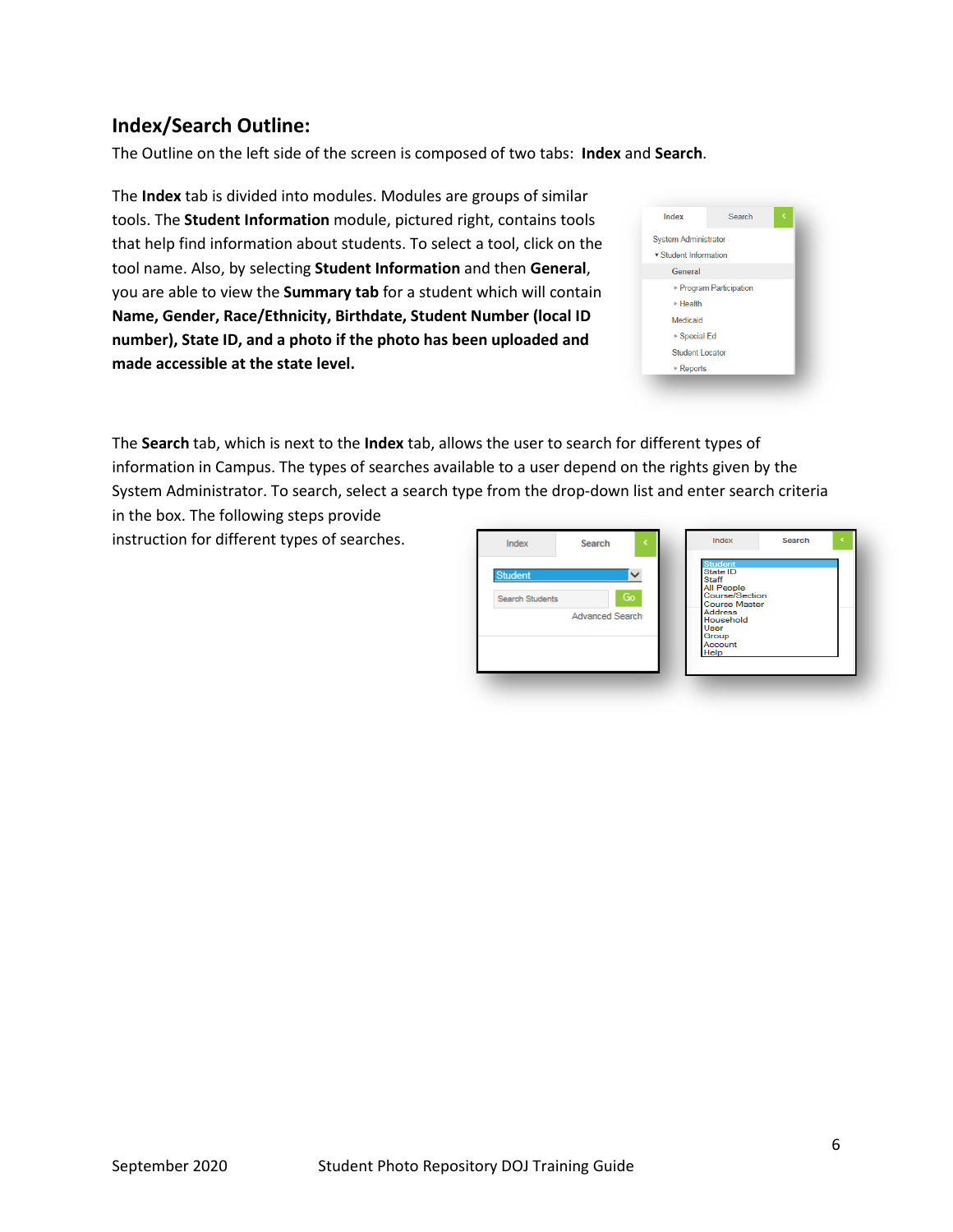# <span id="page-6-0"></span>**Searching in Infinite Campus**

There are two options for searching for students within Infinite Campus: the **basic** and **advanced search**.

#### <span id="page-6-1"></span>**Basic Search:**

The **basic search** is used to find a specific data type with limited or open criteria. To find a student using the basic search method:

- **1.** Select the the **Search** tab.
- **2.** Select **Student** from the drop-down menu. NOTE: The correct year must be selected at the top in the *Action Toolbar*.
- **3.** Enter the name of the student in the criteria search box in this format: *last name, first name*
- **4.** Click **Go**. A list of name matches will be generated under Search Results.
- **5.** Click on the name from the search results you wish to view. Names appearing in Red represent students whose last enrollment has been ended.

NOTE: **Wildcard searches** can also be attempted with a basic search by entering part of the last name, and part of the first name if the correct spelling is not known.

- The underscore () can be used to replace one character in the name. For example, when searching for Anderson/Andersen, use the to replace the o/e: Anders n. The search will return matches for both Anderson and Andersen.
- The percentage symbol (%) replaces multiple characters. It can be used for all % alone, or for after: b% returns all names whose last name begins with b, or for between b%n returns all names that begin with b and end with n. Searching with just a % symbol (or no entry) will return all results.

#### <span id="page-6-2"></span>**Advanced Search:**

The **advanced search** combines a variety of data pieces to yield a more specific search result. To use the advanced search, click on the **Search** tab**,** then click **Advanced Search**.

The **advanced search** allows the user to combine a variety of data elements into one search. For example, to search for all ninth-grade students who are male, select 09 from Grade and M from Gender. Click **Search**.

| Index             | <b>Search</b>                      |    |
|-------------------|------------------------------------|----|
| <b>Student</b>    |                                    |    |
| Gam, s            |                                    | Go |
|                   | <b>Advanced Search</b>             |    |
| Search Results: 1 |                                    |    |
|                   | 10 Gamgee, Samwise #289911882 [10/ |    |
|                   |                                    |    |



| Last Name<br><b>First Name</b><br><b>Student Number</b><br>SSN<br>Grade<br>$\infty$<br><b>Ports Class</b><br>Cancer<br>N<br><b>State D</b><br>Person ID<br><b>Longar Number</b><br>Special Ed<br><b>RESIDE</b><br>v<br>Setting<br><b>DISSIDE</b><br>v | 12 Fall Absences<br><b>R The State Published</b><br>Fill, ADA - Dave Present or Dave Enrolled is Null<br><b>EX CTE Concentrators</b><br>CTE Missing Post Grad Status or Date Contacted<br>[C] District Edition - ADA Extract for Upload<br>EOY - Missing Enrollment End Date and Status<br>A Fall Enrolment Records Used in Calculating ANB<br>Cil cited and Talented<br><b>LEP - Current LEP students</b><br>Missing Fall Apgregate Hours<br>Ell Missing Winter Aggregate Hours<br>Cal Spec Ed Status Fall Court - Locked<br>3 Soec Ed Status Pall Court - Unlocked<br>v<br>[3] Writer Enrolment Records Used In Calculating ANB |
|-------------------------------------------------------------------------------------------------------------------------------------------------------------------------------------------------------------------------------------------------------|-----------------------------------------------------------------------------------------------------------------------------------------------------------------------------------------------------------------------------------------------------------------------------------------------------------------------------------------------------------------------------------------------------------------------------------------------------------------------------------------------------------------------------------------------------------------------------------------------------------------------------------|
|-------------------------------------------------------------------------------------------------------------------------------------------------------------------------------------------------------------------------------------------------------|-----------------------------------------------------------------------------------------------------------------------------------------------------------------------------------------------------------------------------------------------------------------------------------------------------------------------------------------------------------------------------------------------------------------------------------------------------------------------------------------------------------------------------------------------------------------------------------------------------------------------------------|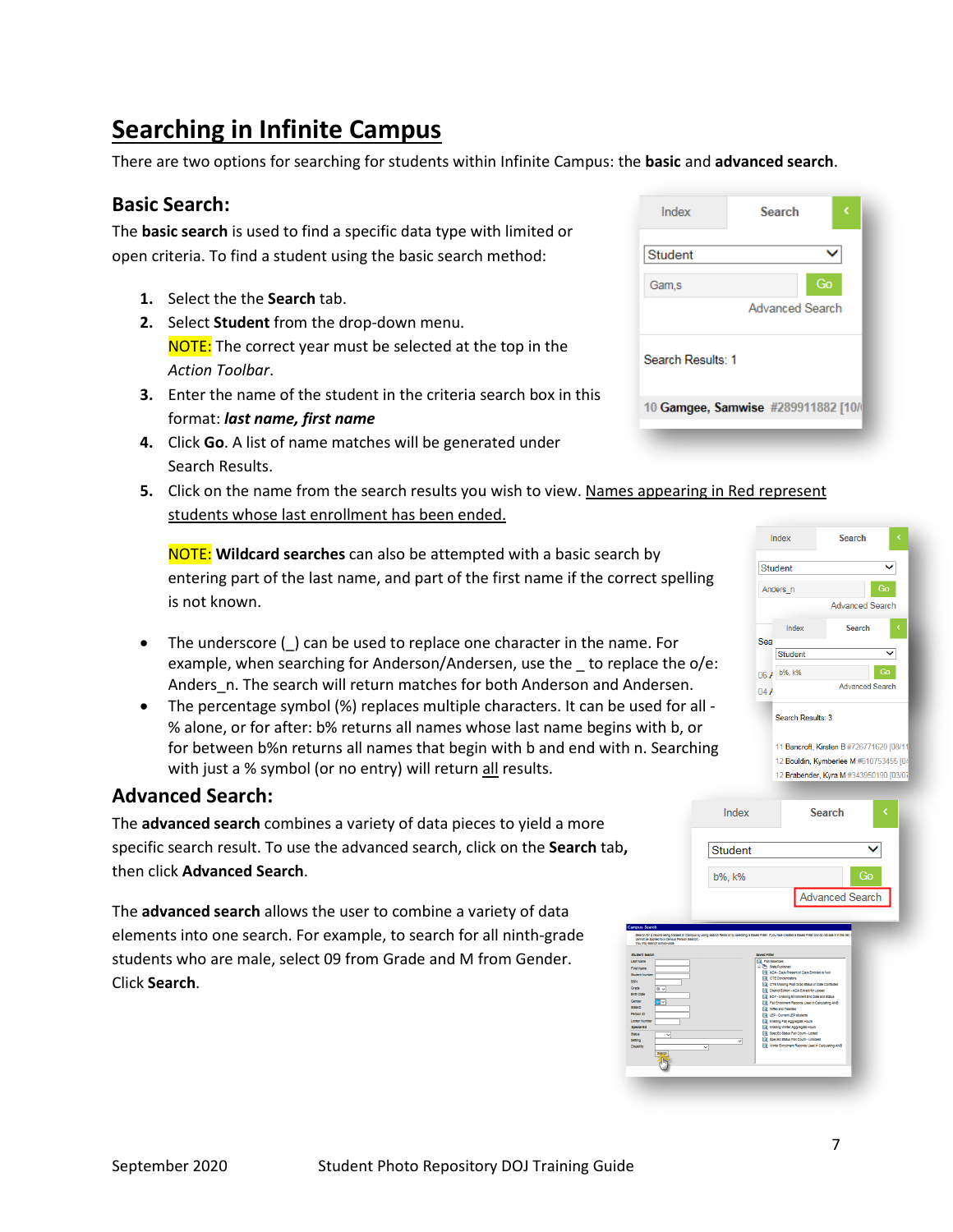# <span id="page-7-0"></span>**Student Information**

Sensitive student data is contained within the **Summary** tab and the **Enrollment** tab. Your user rights will allow you to view these tabs. **The student photo can be found under the Summary Tab.**

#### <span id="page-7-1"></span>**Summary Tab:**

*Path: Index/Student Information/General/Summary*

The **Summary** tab contains read-only data about a student and is available in two formats. The 'Classic Summary Tab' is pictured right and contains information such as the **Name, Gender, Race/Ethnicity, Birthdate, Student Number (local ID number), State ID, Household Information, and a visible photo** *if the photo has been uploaded and made accessible at the state level***. There is also a button at the top that will allow you to print the Summary Tab with the Photo.**

**NOTE:** Household information will only be visible if the district has provided it, or if the student is enrolled in Special Ed. services. *If it is not visible in Infinite Campus, please call the district or school for this information. The OPI does not house this information unless the district has provided it at the state level of Infinite Campus.*

There is also a *New Summary* format which is available by clicking the **New Summary Tab** in the top right corner. This summary format is will include the same summary details as above. To print this version of the summary tab, click the **Reports** button in the bottom left corner.

#### **To save a student photo to your system:**

- **1.** Right click on the image and select **Save as Image**.
- **2.** Name the photo as desired and save it to your computer system.

NOTE: **Gender** refers to the **legal sex** of the student as it appears on their birth certificate or other legal documentation, which may not be the same as how they personally identify. For reporting purposes, only the legal gender of the student will appear in Infinite Campus.



|                                                                           | Full Name | Anciaux, Dawn J 01                          | Grade | <b>Birth Date</b><br>2/15/13 | Age<br>$\overline{7}$                       | <b>Student Number</b><br>9535 |                     |                                                        |           |
|---------------------------------------------------------------------------|-----------|---------------------------------------------|-------|------------------------------|---------------------------------------------|-------------------------------|---------------------|--------------------------------------------------------|-----------|
| Missing Child Photo<br>Opt in Status:                                     |           |                                             |       |                              |                                             |                               |                     |                                                        | Show More |
| Households                                                                |           |                                             |       |                              |                                             |                               |                     |                                                        |           |
| Perkins<br>PRIMARY                                                        |           |                                             |       |                              |                                             |                               |                     |                                                        |           |
| <b>Household Address</b><br>120 W Kolar.<br>Lewistown, MT<br>59457<br>map |           | Father<br>Perkins.<br>Dominic<br>(Guardian) |       | $\vert$ G                    | Mother<br>Perkins.<br>Rebecca<br>(Guardian) |                               | Self<br>$\boxed{G}$ | Anciaux, Dawn J<br>ENROLLMENT<br>19-20 Garfield School |           |
|                                                                           |           |                                             |       |                              |                                             |                               | Grade<br>01         |                                                        |           |
| Sibling<br>Anciaux, Jesse J<br>T<br>н                                     |           |                                             |       |                              |                                             |                               |                     |                                                        |           |

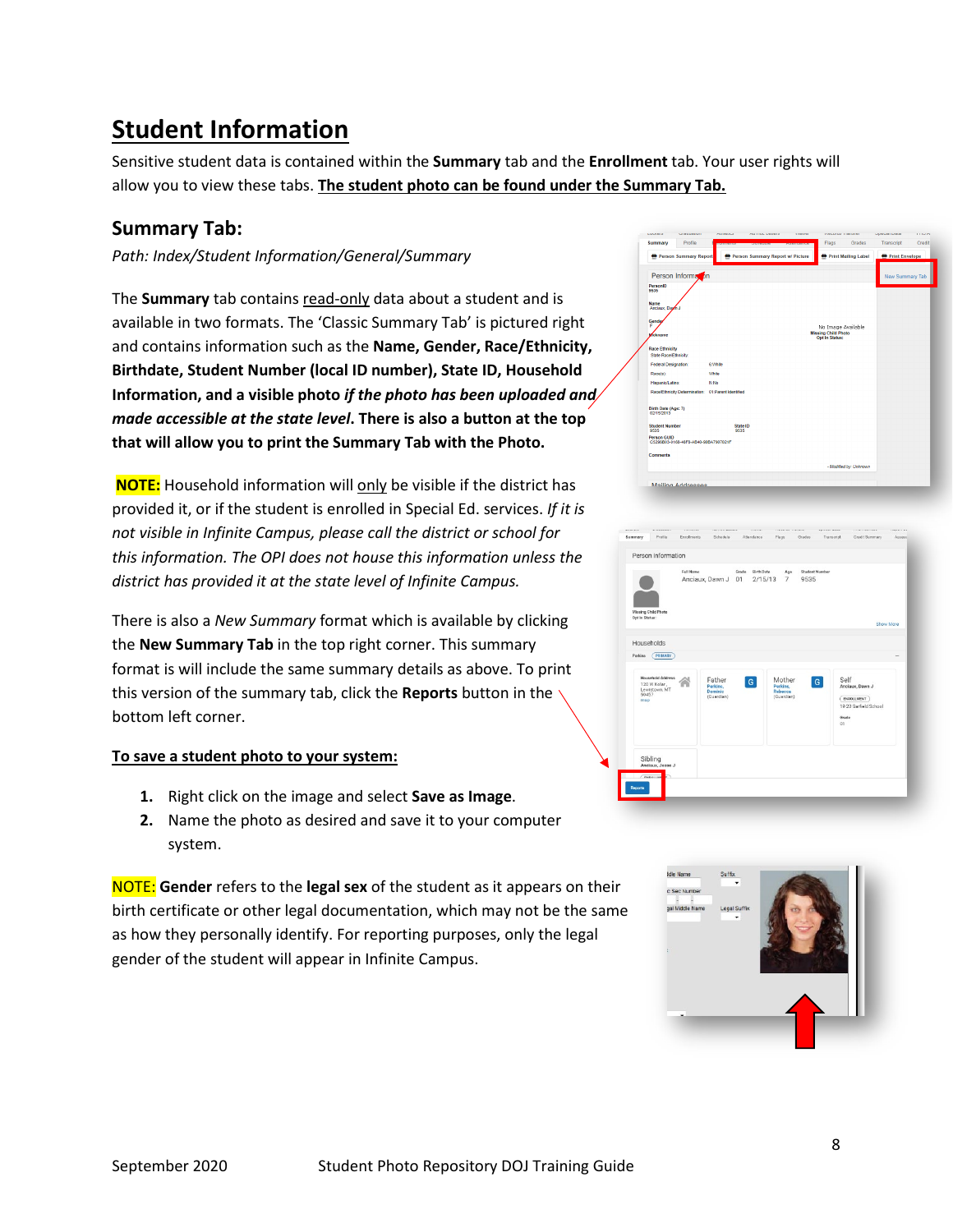#### <span id="page-8-0"></span>**Enrollment Tab:**

*Path: Index/Census/People/Enrollments*

The **Enrollment** tab contains information about a student's current and historical enrollment into a school and/or district. The basic elements of an enrollment record are the student's Start/End Dates, Start/End Status, Grade Level, and Service Type.

| Lockers                  |             | Graduation | <b>Athletics</b>                                                                                                                                                     | Ad Hoc Letters                         |                   | <b><i><u>Maiver</u></i></b> | <b>Records Transfer</b> |        |
|--------------------------|-------------|------------|----------------------------------------------------------------------------------------------------------------------------------------------------------------------|----------------------------------------|-------------------|-----------------------------|-------------------------|--------|
| Summary                  |             | Profile    | <b>Enrollments</b>                                                                                                                                                   | Schedule                               | Attendance        |                             | Flags                   | Grades |
| <b>New</b>               |             |            | <b>Print Enrollment History</b>                                                                                                                                      | <b>New Enrollment History</b>          |                   |                             |                         |        |
| <b>Enrollment Editor</b> |             |            |                                                                                                                                                                      |                                        |                   |                             |                         |        |
| Grade                    | <b>Type</b> | Calendar   |                                                                                                                                                                      |                                        | <b>Start Date</b> |                             | <b>End Date</b>         |        |
| 09<br><b>Fod Status:</b> | N           |            | 19-20 Feraus High School<br>Start Status: 04 Transfer from public school in district or state                                                                        |                                        | 08/21/2019        |                             |                         |        |
| 08                       | P           |            | 18-19 Lewistown 7-8<br>Start Status: 02 Continued enrollment same school, no interruption<br>End Status: 110 Promoted to another school in the same district         |                                        | 08/23/2018        |                             | 05/31/2019              |        |
| 07                       | P           |            | 17-18   ewistown 7-8<br>Start Status: 04 Transfer from public school in district or state<br>End Status: 100 End of year, returning to same school next year.        |                                        | 08/24/2017        |                             | 05/31/2018              |        |
| 06                       | P           |            | 16-17 Lewis & Clark School<br>Start Status: 02 Continued enrollment same school, no interruption<br>End Status: 120 Transfer to a public school in the same district |                                        | 08/25/2016        |                             | 05/31/2017              |        |
| 05                       | P           |            | 15-16 Lewis & Clark School<br>Start Status: 04 Transfer from public school in district or state<br>End Status: 100 End of year, returning to same school next year   |                                        | 12/07/2015        |                             | 05/27/2016              |        |
| 05                       | P           |            | Elementary (History)<br>Start Status: 04 Transfer from public school in district or state                                                                            | Shepherd Public Schools 15-16 Shepherd | 08/26/2015        |                             | 12/04/2015              |        |
|                          |             |            | End Status: 140 Transfer to public schl in another district in MT                                                                                                    |                                        |                   |                             |                         |        |
| nΔ                       | p           |            | <b>Elementary (History)</b>                                                                                                                                          | Shepherd Public Schools 13-14 Shepherd | 08/21/2013        |                             | 05/23/2014              |        |
|                          |             |            | Start Status: 02 Continued enrollment same school, no interruption                                                                                                   |                                        |                   |                             |                         |        |

#### <span id="page-8-1"></span>**Demographics Tab:**

*Path: Index/Census/People/Demographics*

The **Demographics** tab also allows a user to view the **Name, DOB, Race/Ethnicity code, or Student Number (local ID) and a student photo** *if a photo has been uploaded and made accessible at the state level.*

#### **To save a student photo to your system:**

- **1.** Right click on the image and select **Save as Image**.
- **2.** Name the photo as desired and save it to your computer system.